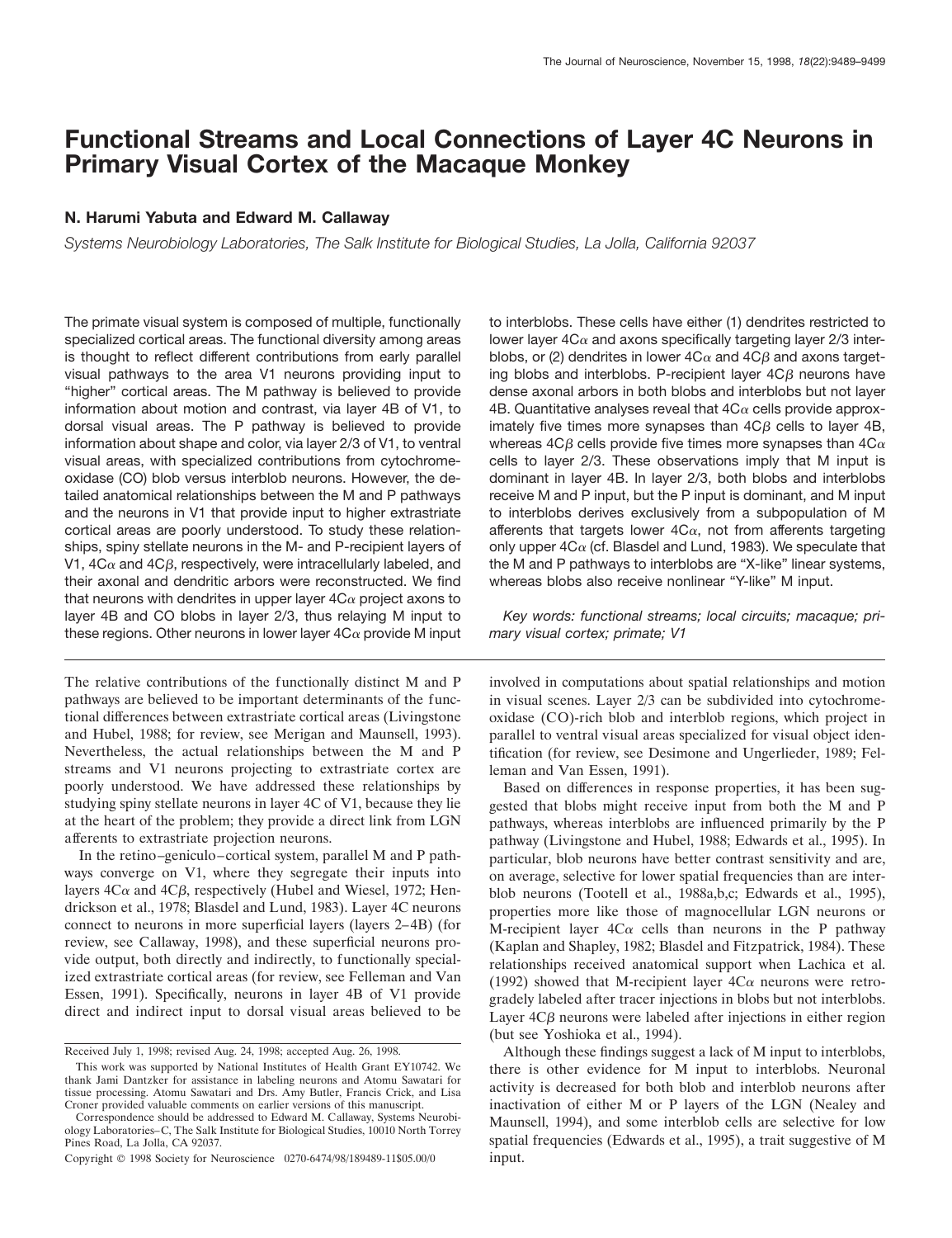Our aim therefore is to reveal how the type of LGN input to layer 4C neurons is related to their output to layer 4B and to the blob and interblob regions of layer 2/3. We have directly assessed these relationships by reconstructing the axonal and dendritic arbors of intracellularly labeled layer 4C spiny stellate neurons. The relationships of their dendritic arbors to layers  $4C\alpha$  and  $4C\beta$ reveal the likely contributions of the M and P pathways to their input. The patterns of axonal arborization of the same cells reveal their potential contributions to neurons in more superficial layers.

In addition to identifying neurons with axonal projection patterns predicted from retrograde labeling studies, we have identified sources of M input to interblobs and cell types that were not anticipated. As expected, we found layer  $4C\alpha$  cells projecting specifically to blobs and layer  $4B$  and found layer  $4C\beta$  cells projecting to blobs and interblobs, but we also found three other cell types in layer  $4Ca$ . One cell type has axons restricted to layer 4C, whereas the other two can provide M input to interblobs. Cells providing M input to interblobs either have narrowly stratified dendrites restricted to lower  $4C\alpha$  and dense axons specifically targeting layer 3 interblobs, or they have dendrites in lower  $4C\alpha$  and  $4C\beta$  and axons targeting blobs and interblobs. These findings point out the importance of considering functional differences between the type of M input to upper versus lower layer  $4C\alpha$  (cf. Blasdel and Lund, 1983).

## **MATERIALS AND METHODS**

Twenty-three spiny stellate neurons with somata in layer 4C of the primary visual cortex of rhesus macaque monkeys were intracellularly labeled with biocytin, and their axonal and dendritic arbors were reconstructed. The neurons in our sample were labeled in V1 brain slices prepared from six rhesus macaque monkeys (*Macaca mullata*). The ages, sex, and number of cells labeled from each animal were as follows: (1) 10 months, male, one cell; (2) 13 months, male, eight cells; (3) 15 months, male, three cells; (4) 15 months, male, four cells; (5) 16 months, female, two cells; (6) 17 months, male, five cells. Other brain slices prepared from the same animals were used for unrelated studies.

The methods used for cell labeling and reconstruction have been described in detail previously (Callaway and Wiser, 1996; Wiser and Callaway, 1996; Yabuta and Callaway, 1998). Briefly, living coronal brain slices were prepared from V1 and held in interface chambers. They were then transferred to a recording chamber in which whole-cell patch electrodes were used to record intracellularly from layer 4C neurons and fill them with biocytin. The slices were then fixed and double stained for CO to reveal laminar boundaries and CO blobs and with biocytin to reveal neuronal processes.

Spiny stellate neurons with axonal processes that could be followed to their ends or until they left the plane of the brain slice without fading were selected for further analysis. Photographs of a typical cell are shown in Figure 1. The axonal and dendritic arbors of each cell were reconstructed using a light microscope with Neurolucida, a computerized camera lucida system (MicroBright Field Inc.), and a  $60\times$ , 1.4 NA oil immersion microscope objective. Synaptic boutons were identified using a 1003 objective when necessary, and their positions were marked. *En passant* synaptic boutons were identified as periodic axonal swellings, and boutons *terminaux* were identified as spine-like protrusions with a bulbous ending. Laminar boundaries revealed by the pattern of CO staining were also identified, as were the locations of the centers of CO blobs (see Fig. 1). After neuronal reconstruction, sections were stained for Nissl substance with thionin to identify the layer  $4C\alpha/4C\beta$  border.

Rather than assigning the locations of synaptic boutons to discrete blob or interblob compartments, our quantitative analyses were based on the distance of each synaptic bouton to the nearest blob center. The centers of CO blobs were marked as a straight line running through the darkest staining region of each blob from layer 1 to layer 4A. The distances of synaptic boutons from blob centers were calculated as the shortest distance from each bouton to a point on the line indicating the nearest blob center.

This method of analysis was chosen because (1) there likely are not sharp transitions that distinguish blobs from interblobs as discrete binary entities, and (2) the sizes and spacing of blobs are highly variable. Because the density of CO staining changes gradually, the location of any distinct boundary drawn between blobs and interblobs is necessarily subjective (Edwards et al., 1995). Furthermore, functional transitions (Livingstone and Hubel, 1984; Edwards et al., 1995) and the relationships of horizontal connections to blobs (Yabuta and Callaway, 1998) shift gradually with respect to blob centers. Therefore, describing the distance of synaptic boutons to blob centers is advantageous, because it provides a more objective description and also has the potential to reveal any trends in the data that are gradual rather than discrete. For illustrative purposes, we have nevertheless marked transitions from blobs to interblobs in our neuronal reconstructions.

# **RESULTS**

Twenty-three spiny stellate neurons with somata in layer 4C were intracellularly labeled with biocytin in living coronal brain slices prepared from area V1 of six juvenile rhesus macaque monkeys (*M. mullata*) (Fig. 1). The axonal and dendritic arbors of each cell were reconstructed, and the positions of all synaptic boutons were marked to allow quantitative analyses.

For descriptive purposes, we divide the 23 labeled cells into groups on the basis of their cell body positions, patterns of dendritic arborization, and/or patterns of axonal arborization. We are primarily interested in the relationships of neurons to input from different types of LGN afferents. We therefore distinguish three layer 4C zones, each of which receives different geniculate contributions. Blasdel and Lund (1983) identified two types of M afferents, one targeting only upper layer  $4C\alpha$  and the other targeting both upper and lower  $4C\alpha$ ; P afferents target layer  $4C\beta$  (Hubel and Wiesel, 1972; Hendrickson et al., 1978). We therefore distinguish upper layer  $4C\alpha$  from lower  $4C\alpha$ , a narrow zone at the bottom fifth of  $4C\alpha$ . Sixteen of the neurons in our sample have cell bodies in layer  $4C\alpha$ : 10 in upper  $4C\alpha$  and six in lower  $4C\alpha$ . The percentage in lower  $4C\alpha$  is higher than expected by chance, because we explicitly targeted many of our electrode penetrations to this narrow zone. Seven neurons have somata in layer  $4C\beta$ .

#### **Upper 4C**<sup>a</sup> **neurons**

Reconstructions of neurons with somata in upper layer  $4C\alpha$  are illustrated in Figures 2 and 3, *B* and *C*. We distinguish two cell types with somata in upper  $4C\alpha$ . The most common cell type at this depth (8 of 10 cells) has axonal arbors projecting to layers 2–4B (Fig. 2). The other type (2 of 10 cells) only rarely extends axons above layer 4C (Fig. 3*B*,*C*). Two of the six lower  $4C\alpha$  cells are also of the latter type (Fig. 3*A*) and will also be considered here.

Layer  $4C\alpha$  cells without axons in superficial layers are distinct from those projecting to layer 4B and above. For example, the 11 layer  $4C\beta$  and lower  $4C\alpha$  cells in our sample (see below) that project to layers 3B and 4A (and not 4B) all have distinctive rising axon collaterals, extending nearly vertically above the cell body (Figs. 4, 5). None of the four cells lacking superficial projections has this type of axon collateral. Instead, any rising axon collaterals are configured like those of the upper  $4C\alpha$  cells with superficial projections (Fig. 2). Nevertheless, these cells differ not only in their superficial projections but also in their projections to deeper layers. Upper layer  $4C\alpha$  cells projecting to layers 2–4B usually have axonal branches in layer 5 (seven of eight cells), while all four cells projecting only as high as layer 4C clearly lack layer 5 branches (compare Figs. 2 and 3). Finally, the lack of superficial projections does not result from the cutting of axon collaterals during slice preparation. With few exceptions, the rising axons of cells without projections to superficial layers end within the plane of the brain slice.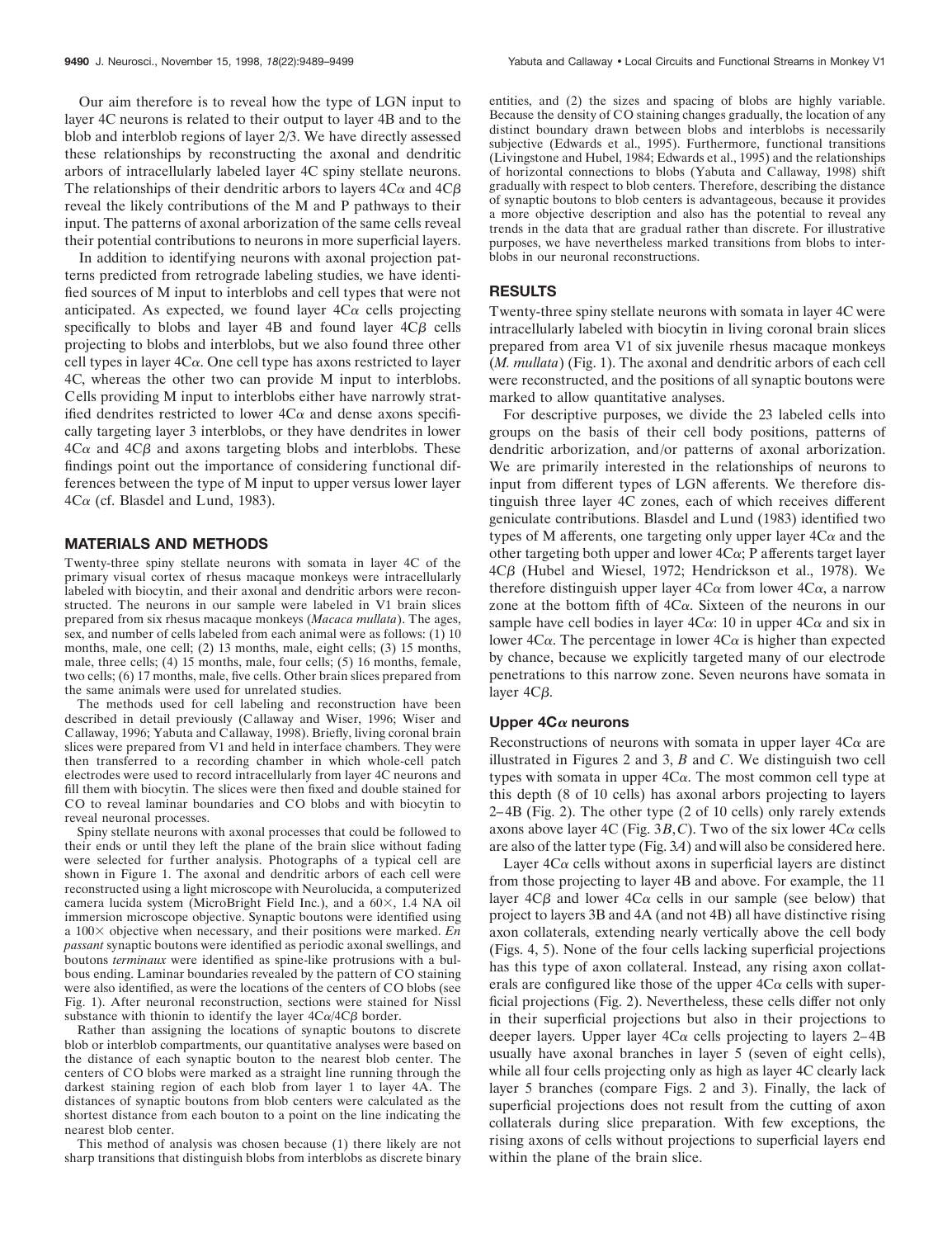

*Figure 1.* Photomicrographs of a section from a V1 brain slice containing an intracellularly labeled layer 4C spiny stellate neuron. The section is double stained for biocytin to reveal the labeled neuron and CO to reveal laminar boundaries and blobs. In the low-power view to the *left*, the CO blobs (indicated by *arrows*) and laminar pattern of CO staining (layers indicated by *numbers* to the *left*) are clearly visible. The *white boxes* outline regions of the section corresponding to the higher-magnification micrographs shown at the *right*. The *top box* corresponds to the *top right* micrograph and the *bottom box* to the *bottom right* micrograph. The *top right* micrograph illustrates the densely labeled axonal processes arborizing in layers 4A and 3B. The *bottom right* micrograph illustrates the cell body, dendrites, and rising axonal processes of the biocytin-labeled neuron. The neuron is located in lower layer  $4C\alpha$ , has narrowly stratified dendrites confined to lower  $4C\alpha$ , and has an axonal arbor specifically targeting an interblob in layer 3. The reconstruction of this neuron is shown in Figure 4*B*. Scale bars: *left panel*, 200 μm; *right panels*, 50 μm.

Although layer  $4C\alpha$  cells without superficial projections differ from other upper  $4C\alpha$  cells in their projections to layer 5, both cell types can have axonal branches in layer 6 (five of eight superficially projecting cells; two of four cells that lack superficial projections). Quantitative differences in the laminar distributions of the synaptic boutons from these cells are illustrated in Figure 6*A*. The two types of  $4C\alpha$  cells (Fig.  $6Ai$ *,Aii*) provide similar numbers of synaptic boutons per cell within layers 4C and 6, but the cells with projections to more superficial layers have far more boutons in layer 5.

Upper layer  $4C\alpha$  cells with axonal arbors in layer 3 preferentially target blobs. In our sample, these projections are provided by seven upper  $4C\alpha$  cells, with projections to both layers 2/3 and 4B (Fig.  $2A-C$ ). [One of the eight upper  $4C\alpha$  cells with superficial projections extends axons only to layer 4B (Fig. 2*D*).] Preferences of axonal arbors for blob regions are apparent from visual inspection of the reconstructions (Fig. 2*A–C*). Six of the seven cells with axons in layer 3 have blob preferences similar to those illustrated. The one remaining cell has axonal arbors in layer 4B and in an interblob zone in layer 3 (data not shown). The axons from this one cell contribute 225 synaptic boutons to layer 2/3; for comparison, the cell illustrated in Figure 2*B* has 246 boutons in layer 2/3, and the average for all seven cells is 283 boutons per cell.

To quantify the overall contributions of these seven cells to blob versus interblob regions, the distance of every synaptic bouton within layer 2/3 (1979 boutons from seven cells) to the center of its nearest blob was measured (see Materials and Methods). These values were pooled for all seven cells and plotted in the histogram shown in Figure 6*Bii*. More than half of all layer 2/3 synaptic boutons from these cells are located within 50  $\mu$ m of the center of a blob; more than 80% are within 100  $\mu$ m. Virtually all of the remaining boutons are contributed by the cell with axons preferentially in an interblob (see above), and these account for all of the boutons in the secondary peak at  $>200 \mu m$ from blob centers.

#### **Lower 4C**<sup>a</sup> **neurons**

Three cell types were distinguished in lower layer  $4C\alpha$ . Of six cells, two have axons that do not extend above layer 4C (Fig. 3*A*). These cells have been described along with similar cells in upper  $4C\alpha$  (see above). It is noteworthy, however, that these two cells differ from those in upper  $4C\alpha$  in that both cells have dendritic branches extending into layer  $4C\beta$  and axonal branches at the bottom of layer  $4C\beta$ .

The remaining four cells with somata at the bottom of layer  $4C\alpha$  have axons extending through layer 4B and arborizing in layers 4A and 3; they have only sparse axonal arbors in deeper layers (Fig. 4). Two of these four cells have narrowly stratified dendritic arbors that do not extend into layer  $4C\beta$  (Figs. 1,  $4A$ , *B*). They are therefore likely to sample input from M afferents that target lower  $4C\alpha$  but not from P afferents or M afferents that target only upper  $4C\alpha$ . The axons of these cells preferentially target layer 3 interblobs. The other two cells have dendrites in lower  $4C\alpha$ , extending into layer  $4C\beta$ . They are therefore likely to receive P input, as well as input from M afferents that target lower  $4C\alpha$ . Their axons arborize in both blobs and interblobs (Fig.  $4C,D$ ) but not 4B, similar to the axons of layer  $4C\beta$  spiny stellates (Fig. 5, see below). They differ from layer  $4C\beta$  cells, because many  $4C\beta$  cells lack dendrites in layer  $4C\alpha$  and therefore cannot sample from M afferents.

Quantitative analyses reveal the relationships between axonal projections and blobs for both types of lower  $4C\alpha$  cells that have axons extending to layer 2/3. The two cells with stratified dendrites (Fig. 4*A*,*B*) contribute 2132 synaptic boutons to layer 2/3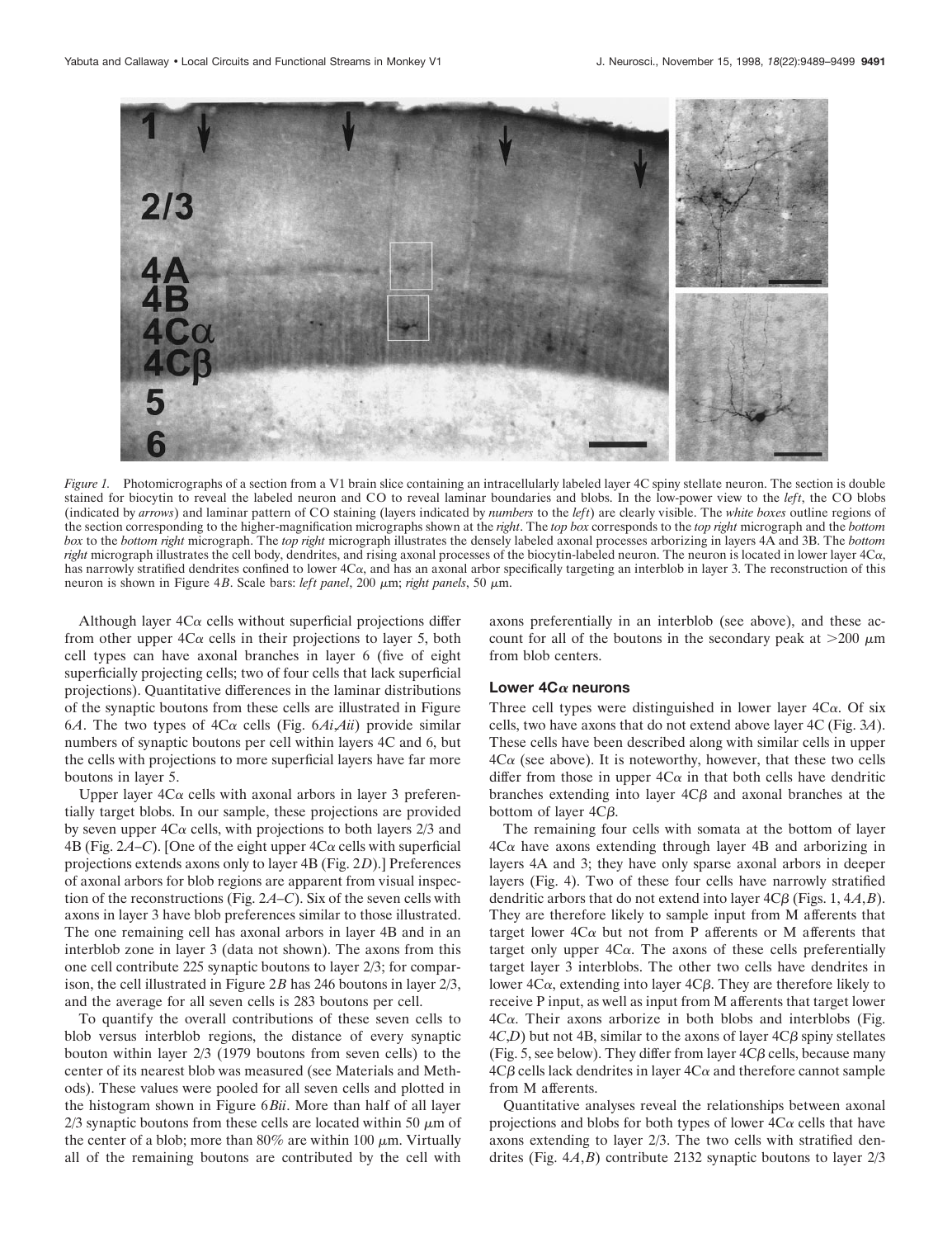

*Figure 2.* Reconstructions of the axonal and dendritic arbors of spiny stellate neurons, with somata in upper layer  $4C\alpha$  and axonal arbors invading the superficial layers (layers 2–4B). All four cells  $(A-D)$  have substantial axonal arbors in layers 4B and 4C $\alpha$  and weaker projections to deeper layers. The axonal arbors of cells *A–C* extend into layer 3, where they selectively target blobs. *Horizontal lines* indicate laminar boundaries, with the layers identified by the *numbers* and *letters* at the *left* of each *panel*. *Vertical dashed lines* indicate blob–interblob transitions, with blobs marked *B* and interblobs marked *I*. Axonal arbors are indicated by the *thinner*, *more extensive irregular lines* extending from the cell bodies, which are indicated by the *filled*, *approximately circular polygons*. The axonal arbors are shown in their actual positions relative to the laminar boundaries and CO blobs. So that axons and dendrites are not confused, dendritic arbors (*thicker lines* emanating from copies of the cell bodies) are shown shifted to one side from their actual positions. Cell bodies have been enlarged to make them more visible in the figures. Scale bars, 200  $\mu$ m.

(1,066 boutons per cell). This is nearly fourfold more boutons per cell than upper  $4C\alpha$  neurons contribute to layer 2/3. The distribution of boutons is clearly biased toward distances far from blob centers (Fig. 6*Biii*). More than half of the boutons are located  $>$ 200  $\mu$ m from a blob center, and more than 90% are  $>$ 100  $\mu$ m away. The two cells with dendrites extending into layer  $4C\beta$ contribute 1574 synaptic boutons to layer 2/3 (787 per cell), and these are distributed uniformly across blobs and interblobs (Fig. 6*Biv*).

## **4C**b **neurons**

All seven layer  $4C\beta$  spiny stellate neurons in our sample have similar axonal and dendritic morphologies, regardless of the depth of the cell body within the layer or the distribution of dendrites relative to the  $4C\alpha/4C\beta$  border. The dendrites of cells near the top of layer  $4C\beta$  frequently cross into lower  $4C\alpha$  (Fig. 5*A*), whereas cells deeper in  $4C\beta$  restrict their dendrites to  $4C\beta$ (Fig.  $5D$ ). No layer  $4C\beta$  cells have dendrites extending into upper layer  $4C\alpha$ . All seven cells have axons that extend through layer  $4B$ and arborize in layers 3 and 4A, without any overall preference for blob versus interblob regions. Only two of the seven cells have axonal branches below layer 4C, and these are found in layer 6, not in layer 5. It is noteworthy that compared with layer  $4C\alpha$  cells, the  $4C\beta$  cells contribute similar numbers of boutons per cell within layer 4C, but these boutons are more evenly distributed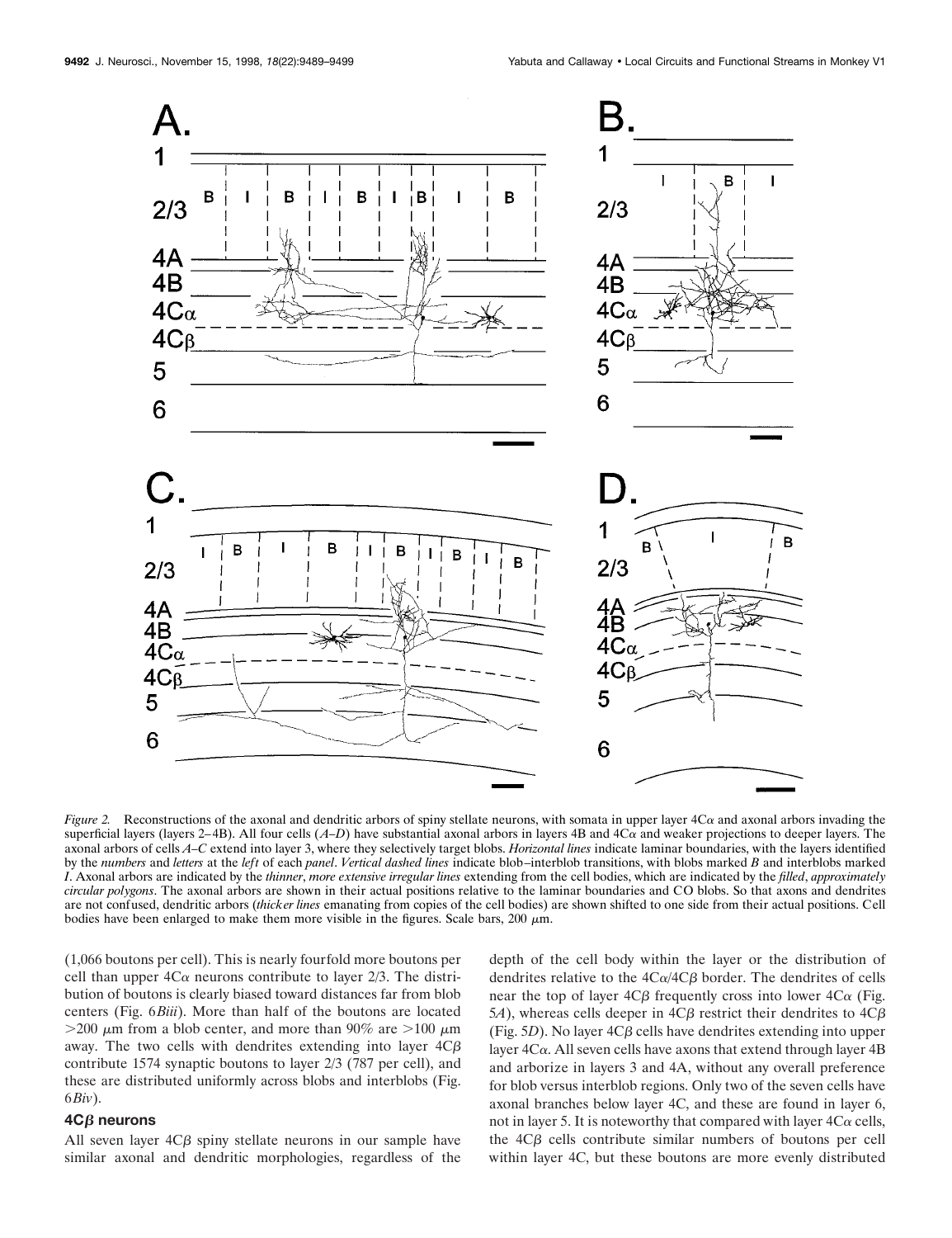

*Figure 3.* Reconstructions of the axonal and dendritic arbors of spiny stellate neurons, with somata in lower layer  $4C\alpha$  (*A*) or upper layer  $4C\alpha$  (*B*, *C*) and axonal arbors remaining primarily below layer 4B. The axonal arbors of these cells are primarily confined to layers 4C and 6. Cells with dendrites extending into layer 4C $\beta$  have axonal arbors at the bottom of layer 4C $\beta$ , as well as in layer 4C $\alpha$  (*A*). Cells with dendrites only in layer 4C $\alpha$  confine their layer 4C axonal arbors to  $4C\alpha$  (*B*, *C*). Conventions are the same as in Figure 2. Scale bars, 200  $\mu$ m.

between  $4C\alpha$  and  $4C\beta$  rather than focused on  $4C\alpha$  (Fig. 6, compare *Aii* and *Av*).

Quantitative analyses of the synaptic boutons within layer 2/3 reveal their relatively high density and even distribution with respect to blobs. The layer  $4C\beta$  spiny stellates contribute an average of 1378 layer 2/3 boutons per cell. This is close to five times the average number of boutons contributed to layer 2/3 by each upper  $4C\alpha$  cell. About half of the layer 2/3 boutons from layer  $4C\beta$  cells are located within 100  $\mu$ m of a blob center, and the other half are more distant (Fig. 6*Bv*).

Despite the dispersion of the boutons of  $4C\beta$  cells relative to blobs, their high density leads to a large contribution to both blob and interblob regions. For example, although upper  $4C\alpha$  cells specifically target blobs in layer 2/3, they contribute a per cell average of only 230 boutons within 100  $\mu$ m of blob centers, whereas  $4C\beta$  cells each contribute 700 boutons per cell in the same region. Furthermore, there are more layer  $4C\beta$  cells than  $4C\alpha$  cells projecting axons to layer 2/3 for each square millimeter of cortical area (see below) (Beaulieu et al., 1992).

#### **Relative contributions of M- and P-recipient neurons**

We have estimated the relative synaptic contributions of each layer 4C cell type to layers 2/3 and 4B and the distributions of the layer 2/3 synapses relative to blobs. From these estimates, it is possible to quantitatively evaluate the contributions of M- versus P-recipient neurons. It is crucial to be aware that these estimates should not be considered to be indicative of the relative influences of the M and P pathways on each of the recipient zones. We are describing synaptic boutons from layer 4C spiny stellates only; synapses originating from other cell types, such as layer 4B neurons, also make substantial contributions with their own specific laminar and columnar distributions. It should also be kept in mind that not all synapses are likely to be functionally equivalent; synapses arising from one cell type might be stronger or weaker than those coming from another cell type (Stratford et al., 1996).

First, we must estimate the relative proportions of each of the cell types we have identified, assuming that inherent sampling biases and small sample sizes have not grossly skewed the sample. We estimate that approximately half of all layer 4C spiny stellate

neurons are located in layer  $4C\beta$ . This estimate is derived from the observation of Beaulieu et al. (1992) that there is a 1.4 times higher density of neurons in the lower versus upper half of layer 4C, combined with the observation that in our material the cell-dense zone corresponding to layer  $4C\beta$  is only  $\sim$  40% of the depth of layer 4C. We next assume that our small sample of neurons in lower  $4C\alpha$  is representative of one-fifth of all  $4C\alpha$ spiny stellate neurons (the region corresponds to 20% of the thickness of  $4C\alpha$ ; see above), or 10% of all layer 4C neurons. The remaining 40% of layer 4C neurons are represented by our sample of upper  $4C\alpha$  neurons.

For each type of layer 4C spiny stellate, what percentage of all layer 4C spiny stellate cells do they constitute? For upper  $4C\alpha$ cells, layer 2/3 boutons are contributed by 70% (7 of 10) of the cells. Seventy percent times 40% gives 28 as the percentage of all layer 4C cells represented by this population. Eighty percent of the upper  $4C\alpha$  cells (32% of all layer  $4C$  cells) project to layer  $4B$ . Lower  $4C\alpha$  contains three cell types, which together constitute 10% of layer 4C cells, or 3.3% for each cell type. The  $4C\beta$  cells all have synaptic boutons in layers 2/3 and 4B, and these cells are half of all layer 4C spiny stellates.

We then estimate, for each cell type, the numbers of layer 2/3 and layer 4B boutons and the distributions of layer 2/3 boutons relative to blobs, contributed by a "typical" population of 100 layer 4C cells. For example, to determine the numbers of boutons in layer 4B or layer 2/3 from each cell type, the numbers of boutons per cell in the layer of interest (Fig. 6*A*) are multiplied by the weighting for the cell type (as calculated above). To determine the distributions of the layer 2/3 synapses from each cell type relative to blobs, the values are the average numbers of boutons per cell at each distance from blob centers (Fig. 6*B*) times the weighting for each cell type.

#### *Layer 4B input*

The overwhelming majority of synapses originating from layer 4C spiny stellates and terminating in layer 4B come from neurons in upper layer  $4C\alpha$ . We estimate that a population of 100 layer  $4C$ neurons provides 21,053 synaptic boutons to layer 4B. More than 80% of these (16,928 boutons, 80.4%) come from neurons in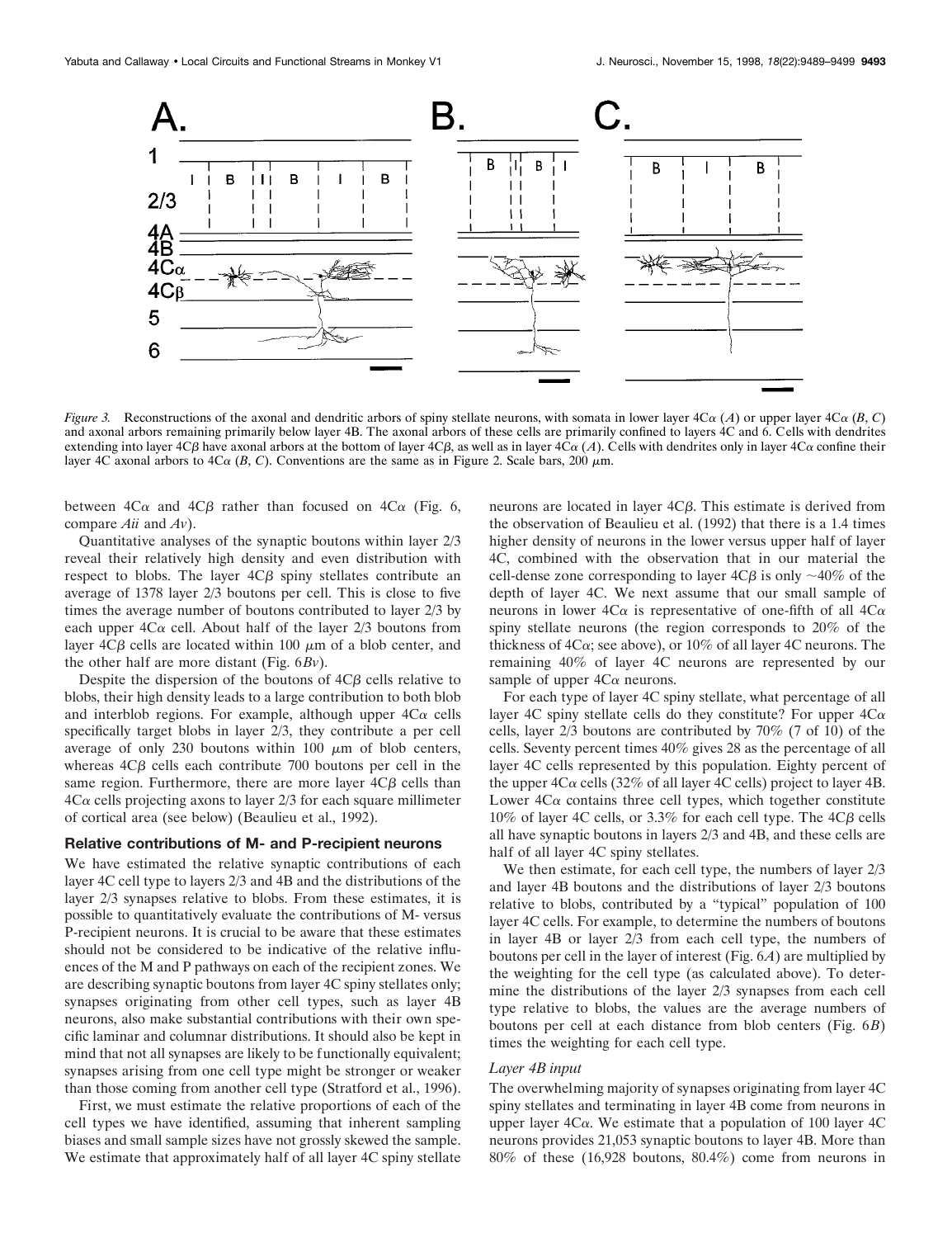

*Figure 4.* Reconstructions of the axonal and dendritic arbors of spiny stellate neurons, with somata in lower layer  $4C\alpha$  and axons extending into layer 3. The cells in *A* and *B* have narrowly stratified dendritic arbors that are confined to lower  $4C\alpha$  and do not extend into upper  $4C\alpha$  or  $4C\beta$ . The axonal arbors of these cells selectively target layer 3 interblobs. *C* and *D* illustrate cells with dendrites extending into layer 4C $\beta$ . The axonal arbors of these cells target both blob and interblob regions of layer 3. Conventions are the same as in Figure 2. Scale bars,  $200 \mu m$ .

upper layer 4C $\alpha$  (529 boutons per cell  $\times$  32 cells). Only 3.2% of the synapses come from lower layer  $4C\alpha$  neurons. The remaining 16.4% of the synapses come from the unbranched axons of layer  $4C\beta$  spiny stellates as they pass through layer 4B (68.9 boutons per cell  $\times$  50 cells = 3445 boutons).

#### *Layer 2/3 input*

We estimate that 100 layer 4C spiny stellate neurons contribute 82,914 synapses to layer 2/3. Thus, the population of layer 4C neurons contributes approximately fourfold more synapses to layer 2/3 than to layer 4B (82,914 vs 21,053 boutons per 100 layer 4C spiny stellates). The majority of layer 2/3 synapses that come from layer 4C spiny stellates are from layer  $4C\beta$  neurons. Layer

 $4C\beta$  cells contribute 68,883 (83.1%) of these synapses, which is nearly five times the remaining number (14,031) contributed by all the layer  $4C\alpha$  cell types combined. Of the synapses contributed to layer  $2/3$  by layer  $4C\alpha$  cells, (1) upper layer  $4C\alpha$  cells contribute 7916 synapses (9.5% of the layer 2/3 boutons), (2) lower  $4C\alpha$  cells with stratified dendrites contribute 3518 synapses (4.2%), and (3) lower  $4C\alpha$  cells with dendrites in  $4C\beta$  contribute 2597 synapses (3.1%).

The spatial distributions of the layer 2/3 synapses relative to blobs are illustrated in Figure 7. Figure 7*A* shows estimated numbers of synaptic boutons contributed by each cell type from a population of 100 layer 4C spiny stellate neurons. Figure 7*B*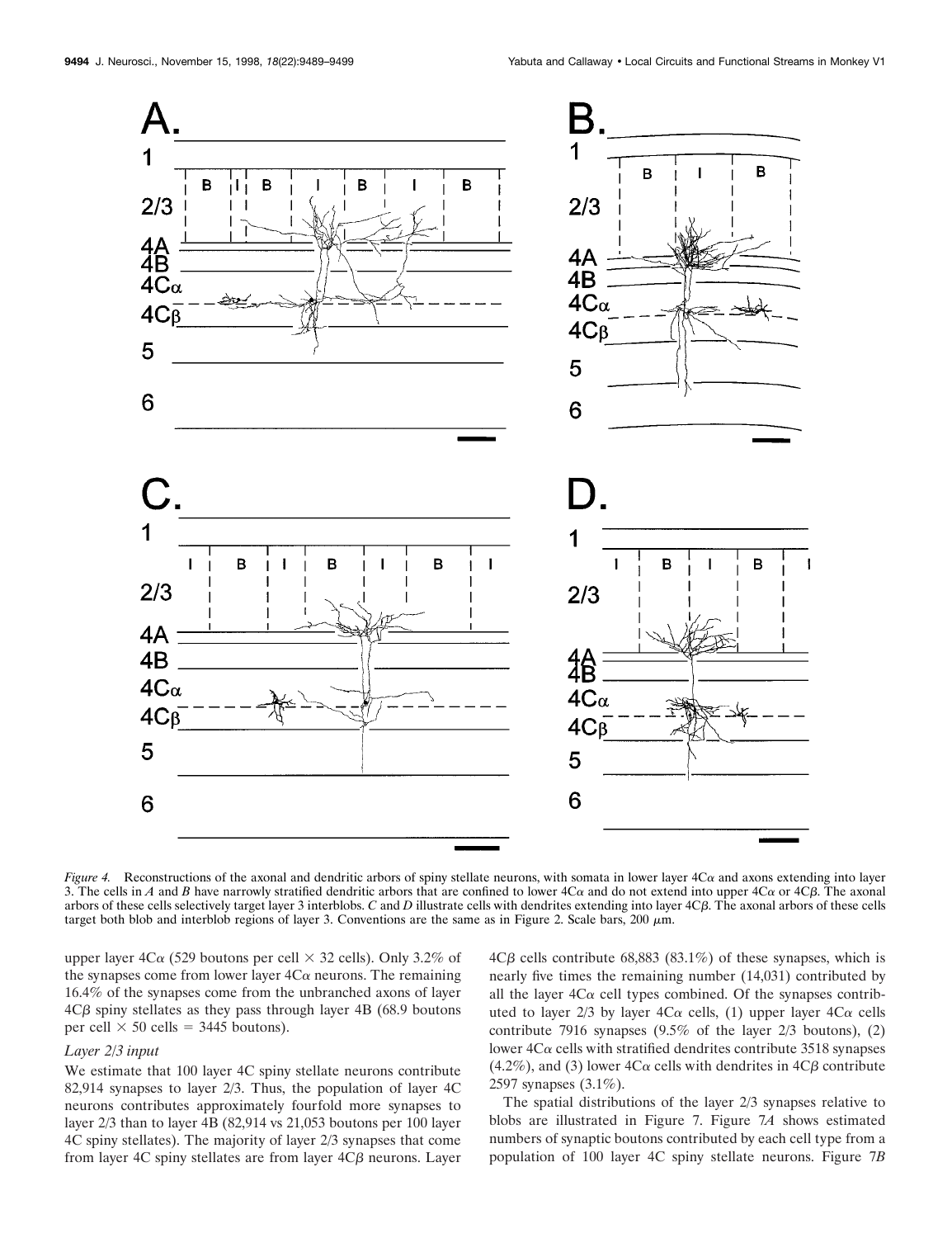

*Figure 5.* Reconstructions of the axonal and dendritic arbors of spiny stellate neurons, with somata in layer 4C $\beta$ . The axonal arbors of these cells target both blobs and interblobs in layer 3, regardless of whether their dendrites extend into layer  $4C\alpha$  (*A*, *B*) or remain confined to  $4C\beta$  (*C*, *D*). Sparser axonal arbors are present in layer 4C and occasionally in deeper layers. Conventions are the same as in Figure 2. Scale bars,  $200 \mu m$ .

illustrates the same data, except that the data in each bin of the histogram are expressed as a percentage of boutons from that bin only.

At all distances from blob centers, layer  $4C\beta$  neurons contribute the great majority of synapses originating from layer 4C spiny stellate neurons. The percentage of synapses contributed by the  $4C\beta$  cells is smallest at the extreme distances, very near to and very far from blob centers. At  $>200 \mu m$  from blob centers,  $4C\beta$ cells contribute 67% of the synapses, and at  $\lt 50 \mu m$ , they contribute 75%. These percentages increase at intermediate distances, peaking at 93% at 100–150  $\mu$ m from blob centers.

The distribution of synapses contributed by layer  $4C\alpha$  cells complements the  $4C\beta$  cell distribution, peaking very far from blob centers (33% at  $>200 \mu m$  away) and also near to blob centers (25% at  $\lt 50 \mu m$ ). Within the population of  $4C\alpha$  cells, upper  $4C\alpha$  cells contribute most of the synapses near blob centers, whereas lower  $4C\alpha$  cells contribute most of those far from blob centers.

## **DISCUSSION**

The primate visual system is characterized by parallel pathways. In the retino–geniculo–cortical pathway, the M and P streams are distinct and well segregated. Extrastriate cortical areas (beyond V1) can be separated into a dorsal stream, specialized for analysis of spatial relationships and object motion, and a ventral stream, specialized for object identification (Desimone and Ungerlieder, 1989). The transient responses of M cells seem to be well suited for the production of motion-sensitive neurons, as found in the dorsal stream, whereas the small, color-opponent receptive fields of P neurons seem to be well suited to the later analysis of color and shape required for object identification in the ventral stream (Livingstone and Hubel, 1988). [A third system, the K stream,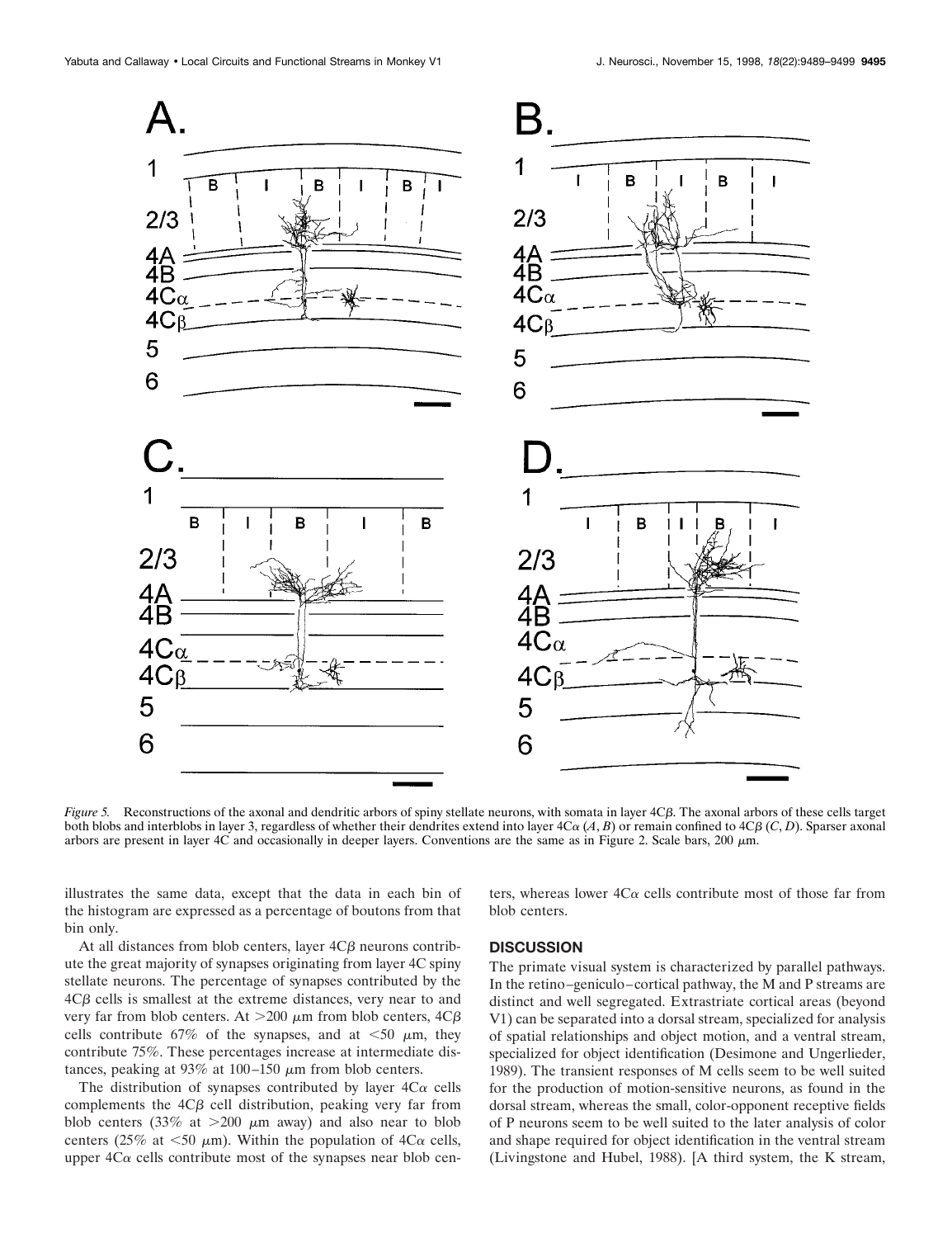

lumnar distributions relative to blobs (*B*) of synaptic boutons grouped according to five cell types  $(i-v)$ : *i*, upper and lower layer  $4C\alpha$  neurons without axons extending above layer  $4C$ ; *ii*, upper layer  $4C\alpha$  neurons with axons extending above layer  $4C$ ; *iii*, lower  $4C\alpha$  neurons with narrowly stratified dendrites and layer 3 axons;  $iv$ , lower  $4C\alpha$  neurons with dendrites extending into layer  $4C\beta$  and layer 3 axons; and *v*, layer  $4C\beta$ neurons. In *A*, the synaptic boutons from all cells of a given type were pooled together and binned according to cortical layers, as indicated to the *left* of the histograms. The *axes* at the *bottom* of the histograms indicate the percentages of boutons from each cell type located within each layer. The *axes* at the *top* of the histograms indicate the numbers of boutons per cell located within each layer. The histograms in *B* illustrate the distributions relative to blob centers for synapses located within layer 2/3. The *numbers* at the *bottom* of each histogram indicate the upper limit of distances from blob centers for synapses counted in that bin. The *axes* at the *left* of the histograms indicate the percentages of boutons from each cell type located within each range of distances from their nearest blob center. The *axes* to the *right* indicate the numbers of boutons per cell located in each range of distances from blob centers.

may also contribute importantly to color processing via its input directly to blobs (cf. Livingstone and Hubel, 1882, 1984; Casagrande, 1994; Hendry and Yoshioka, 1994; Martin et al., 1997).]

At a first approximation, our quantitative data support this notion. Layer 4B cells project to dorsal visual areas (for review, see Felleman and Van Essen, 1991), and the great majority of the input from layer 4C to layer 4B comes from M-recipient layer  $4C\alpha$ 



*Figure 7.* Histograms illustrating the relative synaptic contributions of each of four cell types (see legend at *right* of *B*) at various ranges of distances from blob centers in layer 2/3. In *A*, the *axis* to the *right* of the histogram corresponds to the estimated number of synaptic boutons contributed by a representative population of 100 layer 4C spiny stellate neurons (see Results). The *axis* to the *left* corresponds to the percentage of all boutons from all 100 cells. In *B*, the same bouton distributions are expressed as the percentage of boutons within each bin (range of distances from blob centers) of the histogram.

neurons. Conversely, layer 3 cells project to ventral visual areas, and the overwhelming majority of their layer 4C input comes from P-recipient layer  $4C\beta$  neurons.

## **M and P contributions to layer 3 neurons**

Taken at face value, these observations might suggest that the M pathway has only a minor influence on layer 3, regardless of the location relative to blobs, but it is important to consider additional input from sources outside of layer 4C and possible differences in the functional influence of synapses from different cell types. Layer 4B neurons receive strong input from the M pathway and have dense axonal arbors, specifically in layer 2/3 blobs (Callaway and Wiser, 1996). Although the numbers of synapses from layer 4B cells have not been quantitatively analyzed, their blob-specific arbors appear similar in density and blob-specificity to upper  $4C\alpha$  neurons. Blob-specific input to layer 3 also comes from K-type LGN afferents (Casagrande, 1994; Hendry and Yoshioka, 1994). Additional projections to layer 3 arise from neurons in layers 4A, 5, and 6 (Callaway and Wiser, 1996; Wiser and Callaway, 1996). The contribution from layer 5 is particularly dense, and we report here that this layer receives input from the M-recipient layer  $4C\alpha$  but not from  $4C\beta$ . Likely, functional differences in the input from these disparate sources make it still more difficult to estimate the relative contributions of the M and P (and K) pathways to layer 3. However, it appears likely that the influence of the M pathway is greater than suggested by simply counting synapses. For example, inactivation of M layers of the LGN can profoundly reduce visual activation of layer 2/3 neu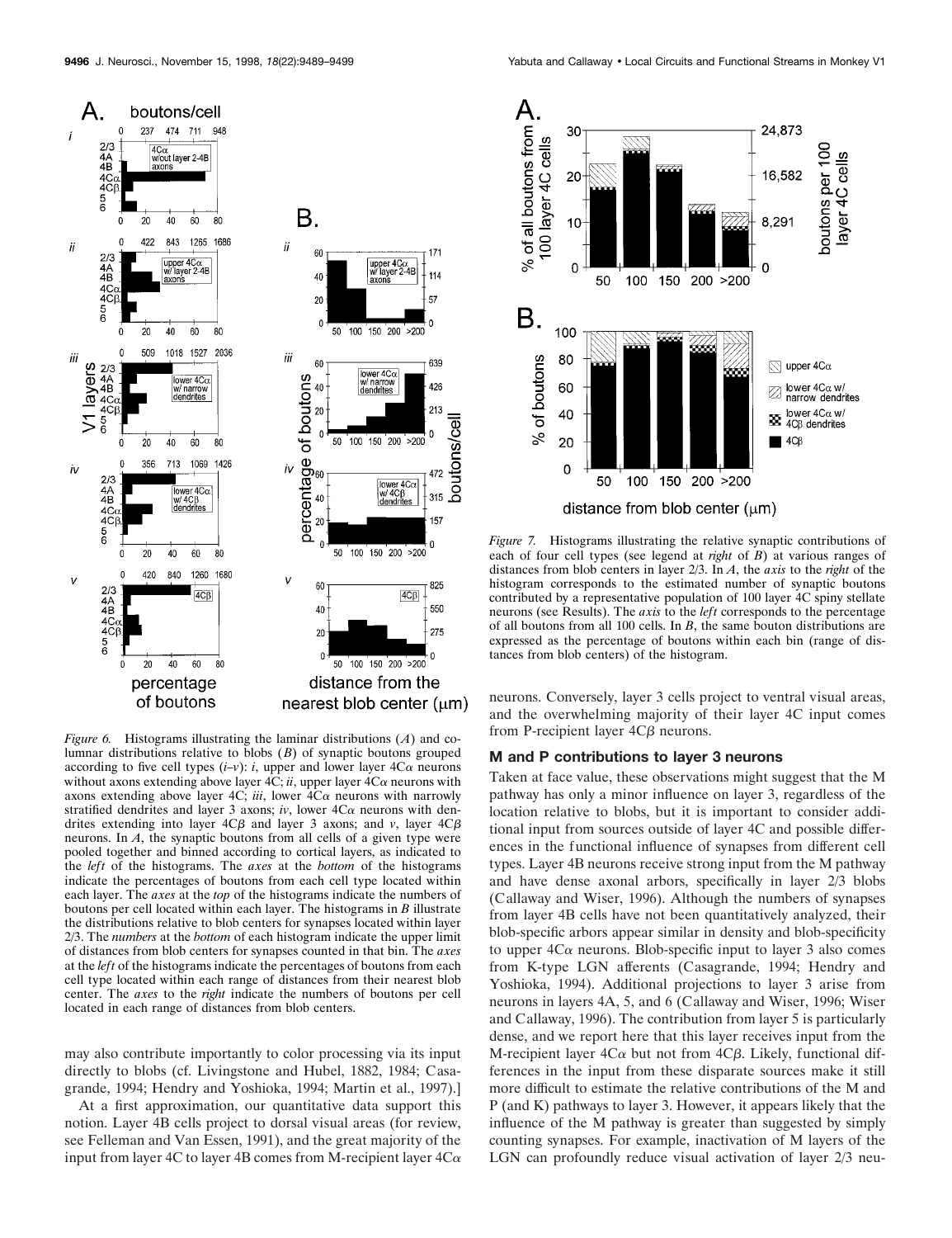rons, irrespective of their position relative to blobs (Nealey and Maunsell, 1994). The spatial frequency and contrast sensitivities of neurons in layer 3 blobs are also suggestive of a strong M contribution (Edwards et al., 1995).

#### **M and P contributions to layer 4B neurons**

Just as the relatively strong input from layer  $4C\beta$  to layer 3 should not be taken as an indication that layer 3 lacks M input, one should not assume that a lack of projections from  $4C\beta$  cells to layer 4B implies that layer 4B cells are not influenced by the P stream. Photostimulation studies have revealed substantial excitatory synaptic input from layer  $4C\beta$  neurons onto layer  $4B$ pyramidal cells (Sawatari and Callaway, 1996). For some cells, there appeared to be as much input from  $4C\beta$  as from  $4C\alpha$ , but in the present study, we find that upper  $4C\alpha$  cells provide five times more synapses to layer 4B than  $4C\beta$  cells. Thus, much of the input from  $4C\beta$  cells onto layer  $4B$  neurons is likely to be located on apical dendrites of pyramidal neurons. The surprisingly high density of layer  $2/3$  synapses that come from layer  $4C\beta$  neurons argues that their synapses onto apical dendrites of layer 4B pyramidal neurons could be numerous. We estimate that  $4C\beta$ cells contribute four times more synapses to layer 3 than  $4C\alpha$  cells contribute to layer 4B. Synapses localized to apical dendrites might, however, have a less direct functional influence *in vivo*, which is not apparent from the measurement of synaptic responses *in vitro*.

# **M and P contributions to blobs and interblobs**

Within layer 2/3, we have further characterized the relationships of M and P pathways to blob versus interblob regions. The laminar patterns of dendritic arbors of individual layer 4C spiny stellate neurons reveal the likely contributions of M and P afferents to their input. The patterns of axonal arborization relative to extrastriate projection neurons in the CO blobs and interblobs of layer 2/3 provide insight into the likely contributions of the same M- and P-recipient neurons to higher cortical areas.

We find that neurons with dendrites in the upper part of layer  $4C\alpha$  have axonal arbors in layer 4B and the CO blobs of layer 2/3 but rarely in interblobs, but some neurons, with somata deeper in layer  $4C\alpha$ , lack dendritic branches in upper  $4C\alpha$  and provide dense input to CO interblob regions. The layer  $4C\alpha$  spiny stellates providing this interblob input are of two types: (1) cells with narrowly stratified dendrites restricted to lower  $4C\alpha$  and dense axonal arbors specific for interblobs; (2) cells with dendritic branches in lower  $4C\alpha$  and  $4C\beta$ , whose axons target both blobs and interblobs. Layer  $4C\beta$  spiny stellates have extremely dense axonal arbors in both blobs and interblobs but not layer 4B. Some of these  $4C\beta$  neurons have dendritic branches in lower  $4C\alpha$  and can therefore sample M input, as well as P input.

These findings point out the importance of considering possible subdivisions of layer 4C beyond the traditional  $4C\alpha - 4C\beta$  distinction. Most notably, the middle of layer 4C (lower  $4C\alpha$ ) appears to play an unique role in visual information processing. This has been emphasized previously by the experimental findings and observations of Lund and colleagues (cf. Blasdel and Lund, 1983; Mates and Lund, 1983; Yoshioka et al., 1994). Our findings provide a clearer view of how the dendritic arbors of individual spiny stellate neurons in this region are related to their patterns of axonal arborization.

We find that neurons in the bottom of layer  $4C\alpha$  make substantial axonal projections to interblobs. These cells presumably provide M input to interblobs. Outside of this zone, our reconstructions of neurons in upper layer  $4C\alpha$  and in layer  $4C\beta$  are primarily in keeping with expectations from the retrograde labeling studies of Lachica et al. (1992) (but see Yoshioka et al., 1994). Upper  $4C\alpha$  neurons provide input to layer 4B and to layer 3 blobs but relatively little input to interblobs. Layer  $4C\beta$  neurons provide strong input to blobs and interblobs but much less to layer 4B.

In considering the possibility of M input to interblobs, it is important to emphasize that layer 4C cells with axons projecting to interblobs only rarely have dendrites in upper layer  $4C\alpha$ . This is a crucial point, because there appear to be two types of M afferents, one that targets only upper layer  $4C\alpha$  and another that innervates the whole depth of layer  $4C\alpha$  (Blasdel and Lund, 1983). The cells connecting to interblobs therefore cannot receive input from the subset of LGN M afferents whose axons only invade upper  $4C\alpha$  (Blasdel and Lund, 1983). Instead, an M contribution to interblobs appears to arise from the M afferents that target both upper and lower  $4C\alpha$ . The  $4C\alpha$  cells specifically targeting blobs and layer 4B, on the other hand, do have substantial dendritic branches in upper  $4C\alpha$  and are therefore likely to relay input from both types of M afferents. These observations suggest that both blobs and interblobs receive contributions from the M pathway, as implied previously by inactivation studies (Nealy and Maunsell, 1994). This arrangement also helps to explain why many neurons in interblobs, like blob cells, have relatively low optimal spatial frequencies, despite the general trend for higher frequencies farther from blobs (Edwards et al., 1995). Functional differences between blobs and interblobs appear to be attributable in part to functional differences between the type of M input to the two regions rather than a lack of M input to interblobs.

# **Functional implications**

Consideration of the functional differences between the various types of geniculate afferents is therefore important for interpreting the functional implications of the present findings. The primate retina and LGN are characterized by many functionally and anatomically distinct types of neurons (for review, see Casagrande and Norton, 1991; Casagrande, 1994). Prominent among these are the M and P cells, which constitute the M and P retino–geniculo–cortical pathways. P cells in the retina and LGN are characterized by color-opponent receptive fields, sustained visual responses, tuning to high spatial frequencies, and poor luminance contrast sensitivity. M cells are characterized by a lack of wavelength selectivity, transient visual responses, tuning to low spatial frequencies, and high luminance contrast sensitivity. M cells can be further subdivided based on the linearity of spatial summation within their receptive fields. Linear M cells ( $\sim$ 75% of all M cells in the LGN) have receptive fields that are remarkably similar to X cells in the cat and can therefore be referred to as  $M<sub>x</sub>$ . Nonlinear M cells are like cat Y cells and can be referred to as  $M_Y$  (Kaplan and Shapley, 1982; Shapley and Perry, 1986). P cells are linear but otherwise bear relatively little functional similarity to either X or Y cells in cats.

Because the most striking difference among M cells is the  $M_X$ versus  $M_Y$  distinction, it is natural to guess that this difference correlates with the variation in laminar specificity of M afferents. We speculate that the M afferents projecting exclusively to upper layer  $4C\alpha$  are of the M<sub>Y</sub> variety, whereas those projecting throughout  $4C\alpha$  are  $M_x$ . The basis for this speculation is the possible homology between  $M_X$  and  $M_Y$  cells and X and Y cells in the cat. The remarkable functional similarities between these cell types suggest that the M-recipient layer  $4C\alpha$  in the primate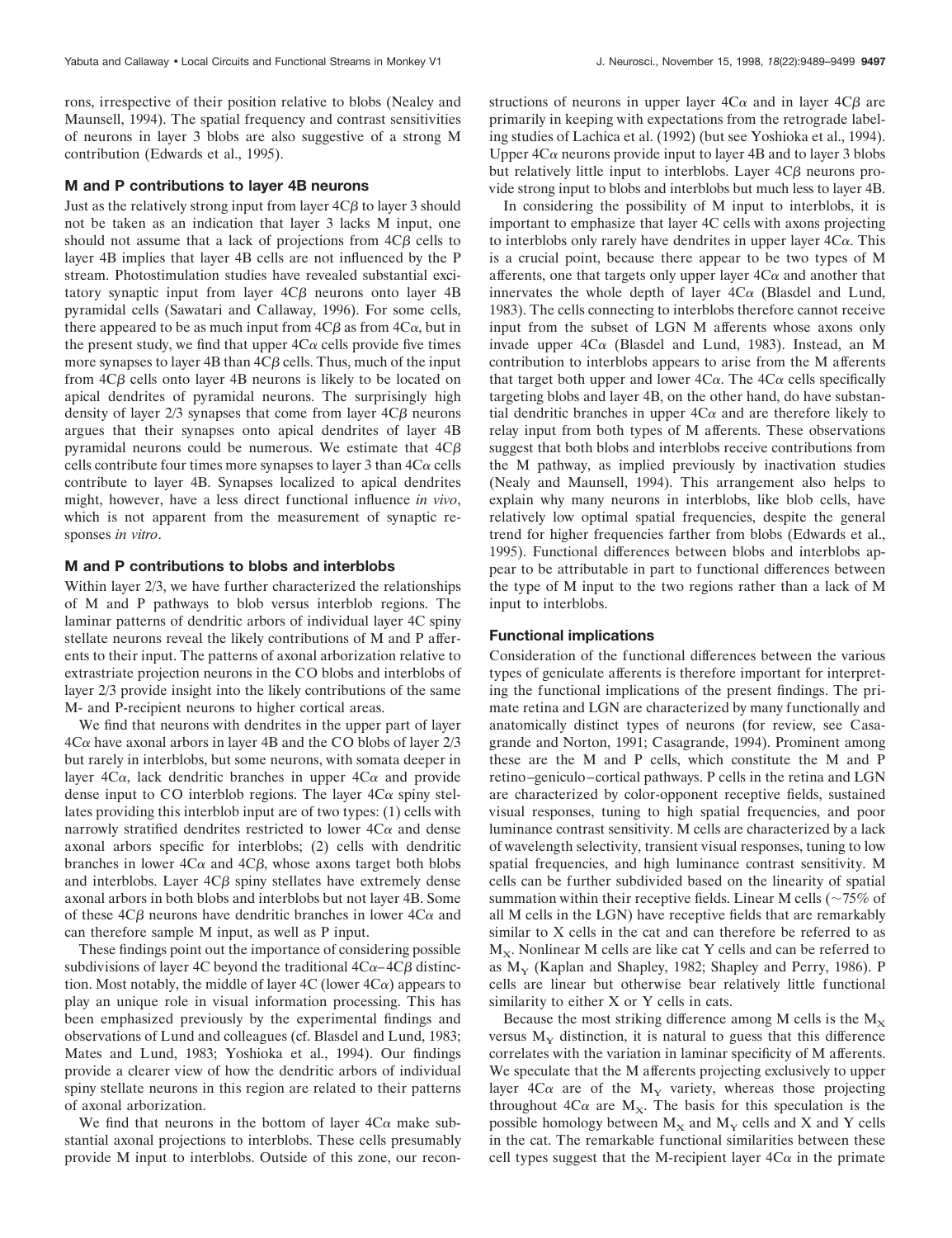

*Figure 8.* Schematic diagram illustrating four types of layer 4C spiny stellate neurons that project axons to layer 3, the relationships of their dendritic arbors to M and P afferents from the LGN, and the relationships of their axonal arbors to laminar boundaries and to CO blobs in layer 3. The *far left* of the four cell types has dendrites confined to layer  $4C\alpha$ , where it presumably receives input from LGN M afferents but not P afferents. We speculate that such input comes both from  $M_{\rm Y}$  afferents targeting only upper layer  $4C\alpha$  and  $M_x$  afferents targeting upper and lower  $4C\alpha$ . The axons of this cell type arborize in layers  $4A$  and  $4B$  and layer 3 blobs. The next cell type from the *left* (*middle left*) has narrowly stratified dendrites confined to lower layer  $4C\alpha$ . We speculate that it receives input from  $M_X$  but not  $M_Y$  or P LGN afferents. The axons of this cell type arborize preferentially in layer 3 interblobs. The next cell type (*middle right*) is located in lower layer  $4C\alpha$  and has dendrites in lower  $4\tilde{C}\alpha$ and in  $4\overline{C}\beta$ . We suggest that these cells receive input from  $M_X$  and P afferents but not  $M_{\rm Y}$  afferents. The axons of these cells arborize in layer 4A and layer 3 blobs and interblobs. The last cell type ( *far right*) is found in layer  $4C\beta$ . These cells either have dendrites confined to layer  $4C\beta$  and receive just P input (as illustrated) or also have dendrites extending into lower  $4C\alpha$ , where they might receive  $M_x$  input. The axons of these cells arborize in layer 4A and layer 3 blobs and interblobs. *Horizontal lines* indicate laminar boundaries, with layers identified to the *left*. *Darker shaded regions* in layer 2/3 indicate blobs (*B*), and *lighter regions* indicate interblobs (*I*).

might be organized like layer 4 of the cat. In cat area 17, geniculate Y cells usually innervate just upper layer 4, whereas X cells innervate its entire depth (Ferster and LeVay, 1978; Gilbert and Wiesel, 1979; Humphrey et al., 1985).

If our speculation is correct, what are the implications? Because we find that neurons with dendrites in lower  $4C\alpha$  project to interblobs and those with dendrites in upper  $4C\alpha$  project to blobs, we suggest that blobs are influenced by both the  $M_X$  and  $M_Y$ pathways, whereas interblobs are influenced by just the linear  $M_{\rm x}$ pathway (Fig. 8). Because the only other input to interblobs would be from layer  $4C\beta$  cells receiving linear P input, we suggest that interblobs receive only linear input. Furthermore, neurons receiving exclusively  $M_x$  input and no P input (those with narrowly stratified dendrites) provide output exclusively to interblobs. Thus, any properties unique to these cells would not be transmitted to blobs or layer 4B. Conversely, properties unique to upper layer  $4C\alpha$  neurons receiving both  $M_X$  and  $M_Y$  input would be transmitted to layer 4B and to blobs but not to interblobs (Fig. 8).

These relationships suggest a further similarity between the cat and monkey systems. In area 17 of cats, blobs receive direct input from nonlinear Y cells (Shoham et al., 1997). Thus, the two species may have in common a linear interblob system interrupted by blobs that also receive nonlinear Y or  $M<sub>y</sub>$  input. Perhaps upper layer 4 in cats also projects specifically to blobs.

Further studies will be required to gain still greater understanding of the roles of each type of layer 4C spiny stellate neurons in visual information processing. *In vivo* studies correlating receptive field properties to the anatomical properties we have described here would be particularly useful. Similar studies relating the visual responses of LGN neurons to their laminar patterns of axonal termination in V1 (i.e., upper vs lower  $4C\alpha$ ) will also provide significant insight.

#### **REFERENCES**

- Beaulieu C, Kisvardy Z, Somogyi P, Cynader M, Cowey A (1992) Quantitative distribution of GABA-immunopositive and -immunonegative neurons and synapses in the monkey striate cortex (Area 17). Cereb Cortex 2:295–309.
- Blasdel GG, Fitzpatrick D (1984) Physiological organization of layer 4 in macaque striate cortex. J Neurosci 4:880–895.
- Blasdel GG, Lund JS (1983) Termination of afferent axons in macaque striate cortex. J Neurosci 3:1389–1413.
- Callaway EM (1998) Local circuits in primary visual cortex of the macaque monkey. Annu Rev Neurosci 21:47–74.
- Callaway EM, Wiser AK (1996) Contributions of individual layer 2–5 spiny neurons to local circuits in macaque primary visual cortex. Vis Neurosci 13:907–922.
- Casagrande VA (1994) A third parallel visual pathway to primate area V1. Trends Neurosci 17:305–310.
- Casagrande VA, Norton TT (1991) Lateral geniculate nucleus: a review of its physiology and function. In: Vision and visual dysfunction: the neural basis of visual function, Vol 4 (AG Leventhal, ed), pp 41–84. New York: Macmillan.
- Desimone R, Ungerleider L (1989) Neural mechanisms of visual processing in monkeys. In: Handbook of neuropsychology, Vol 2 (Boller F, Grafman J, eds), pp 267–299. Amsterdam: Elsevier.
- Edwards DP, Purpura KP, Kaplan E (1995) Contrast sensitivity and spatial frequency response of primate cortical neurons in and around the cytochrome oxidase blobs. Vision Res 35:1501–1523.
- Felleman DJ, Van Essen DC (1991) Distributed hierarchical processing in the primate cerebral cortex. Cereb Cortex 1:1–47.
- Ferster D, LeVay S (1978) The axonal arborizations of lateral geniculate neurons in the striate cortex of the cat. J Comp Neurol 182:923–944.
- Gilbert CD, Wiesel TN (1979) Morphology and intracortical projections of functionally characterized neurones in the cat visual cortex. Nature 280:120–125.
- Hendrickson AE, Wilson JR, Ogren MP (1978) The neuroanatomical organization of pathways between the dorsal lateral geniculate nucleus and visual cortex in Old World and New World primates. J Comp Neurol 182:123–136.
- Hendry SH, Yoshioka T (1994) A neurochemically distinct third channel in the macaque dorsal lateral geniculate nucleus. Science 264:575–577.
- Hubel DH, Wiesel TN (1972) Laminar and columnar distribution of geniculo-cortical fibers in the macaque monkey. J Comp Neurol 146:421–450.
- Humphrey AL, Sur M, Uhlrich DJ, Sherman SM (1985) Projection patterns of individual X- and Y-cell axons from the lateral geniculate nucleus to cortical area 17 in the cat. J Comp Neurol 233:159–189.
- Kaplan E, Shapley RM (1982) X and Y cells in the lateral geniculate nucleus of macaque monkeys. J Physiol (Lond) 330:125–143.
- Lachica EA, Beck PD, Casagrande VA (1992) Parallel pathways in macaque monkey striate cortex: anatomically defined columns in layer III. Proc Natl Acad Sci USA 89:3566–3570.
- Livingstone M, Hubel D (1988) Segregation of form, color, movement, and depth: anatomy, physiology, and perception. Science 240:740–749.
- Livingstone MS, Hubel DH (1982) Thalamic inputs to cytochrome oxidase-rich regions in monkey visual cortex. Proc Natl Acad Sci USA 79:6098–6101.
- Livingstone MS, Hubel DH (1984) Anatomy and physiology of a color system in the primate visual cortex. J Neurosci 4:309–356.
- Martin PR, White AJ, Goodchild AK, Wilder HD, Sefton AE (1997) Evidence that blue-on cells are part of the third geniculocortical pathway in primates. Eur J Neurosci 9:1536–1541.
- Mates SL, Lund JS (1983) Neuronal composition and development in lamina 4C of monkey striate cortex. J Comp Neurol 221:60–90.